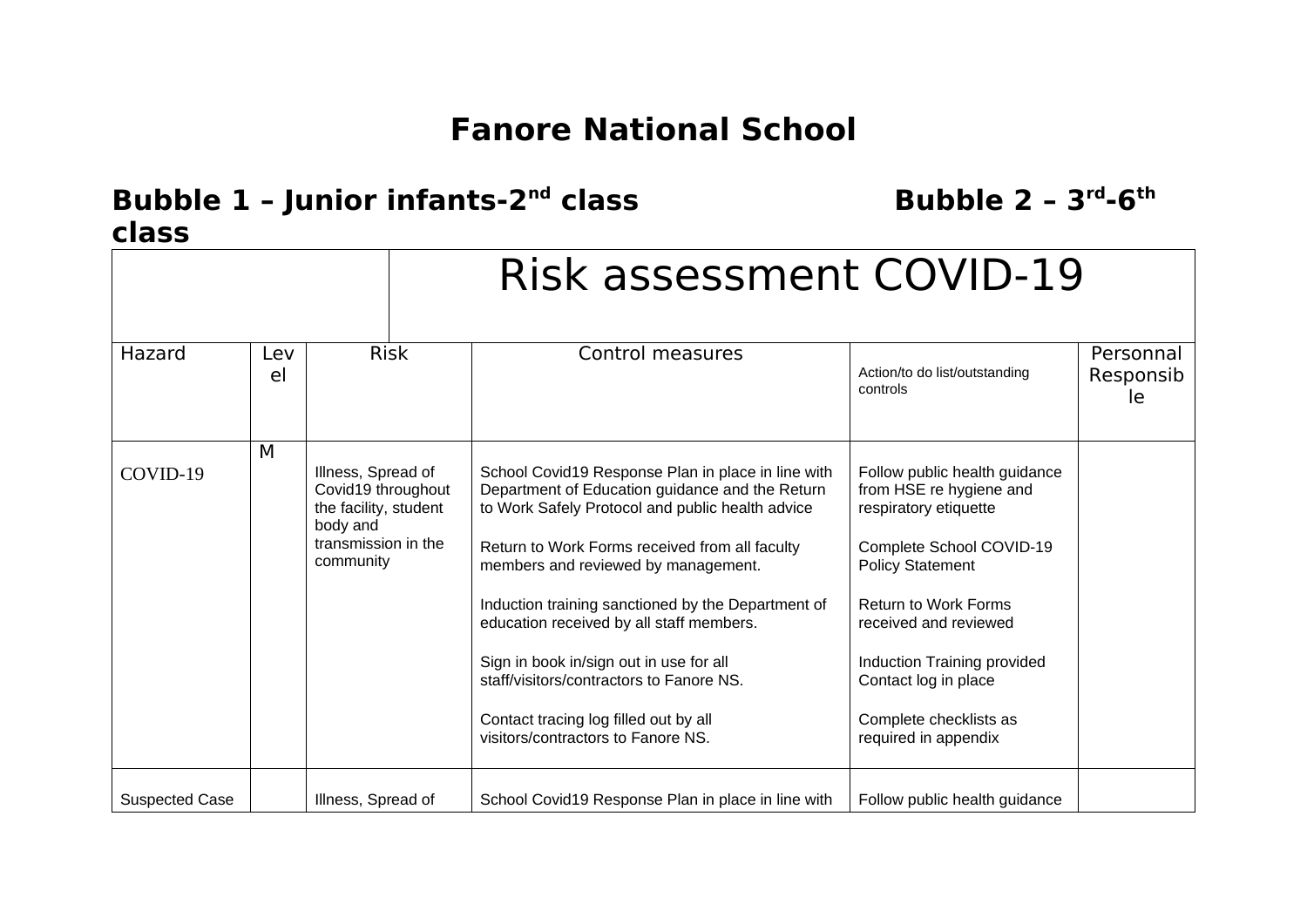| of COVID-19 in<br>the School                          | Covid19 throughout<br>the facility, student<br>body and<br>transmission in the<br>community                       | Department of Education guidance and the Return<br>to Work Safely Protocol and public health advice                                                                                                                                                                                                                                                              | from HSE re hygiene and<br>respiratory etiquette<br>Complete School COVID-19<br><b>Policy Statement</b>                                              |  |
|-------------------------------------------------------|-------------------------------------------------------------------------------------------------------------------|------------------------------------------------------------------------------------------------------------------------------------------------------------------------------------------------------------------------------------------------------------------------------------------------------------------------------------------------------------------|------------------------------------------------------------------------------------------------------------------------------------------------------|--|
|                                                       |                                                                                                                   | Isolation room available in the event of a suspected<br>case occurring to a member of the staff or student<br>body while onsite in school. Student's                                                                                                                                                                                                             | <b>Return to Work Forms</b><br>received and reviewed                                                                                                 |  |
|                                                       |                                                                                                                   | parents/guardian will be contacted to collect.                                                                                                                                                                                                                                                                                                                   | Induction Training provided<br>Contact log in place                                                                                                  |  |
|                                                       |                                                                                                                   | Procedure in place to deal with suspected case in<br>the school. All parents have received the return to<br>school covid19 plan in advance of school<br>recommencing for the year. This document also<br>outlines the signs and symptoms for Covid19.<br>Parents have been requested not to send in their<br>child to school if displaying any of these symptoms | Complete checklists as<br>required: School Management<br>How to deal with a suspected<br>case<br>Other school specific<br>checklists to be completed |  |
|                                                       |                                                                                                                   | Room where suspected case was situated in and<br>isolation room will be deep cleaned                                                                                                                                                                                                                                                                             |                                                                                                                                                      |  |
| Spread of<br>COVID-19<br>Due to social<br>interaction | Illness, Spread of<br>Covid19 throughout<br>the facility, student<br>body and<br>transmission in the<br>community | School Covid19 Response Plan in place in line with<br>Department of Education guidance and the Return<br>to Work Safely Protocol and public health advice                                                                                                                                                                                                        |                                                                                                                                                      |  |
|                                                       |                                                                                                                   | All classes have allocated doors to enter and leave                                                                                                                                                                                                                                                                                                              |                                                                                                                                                      |  |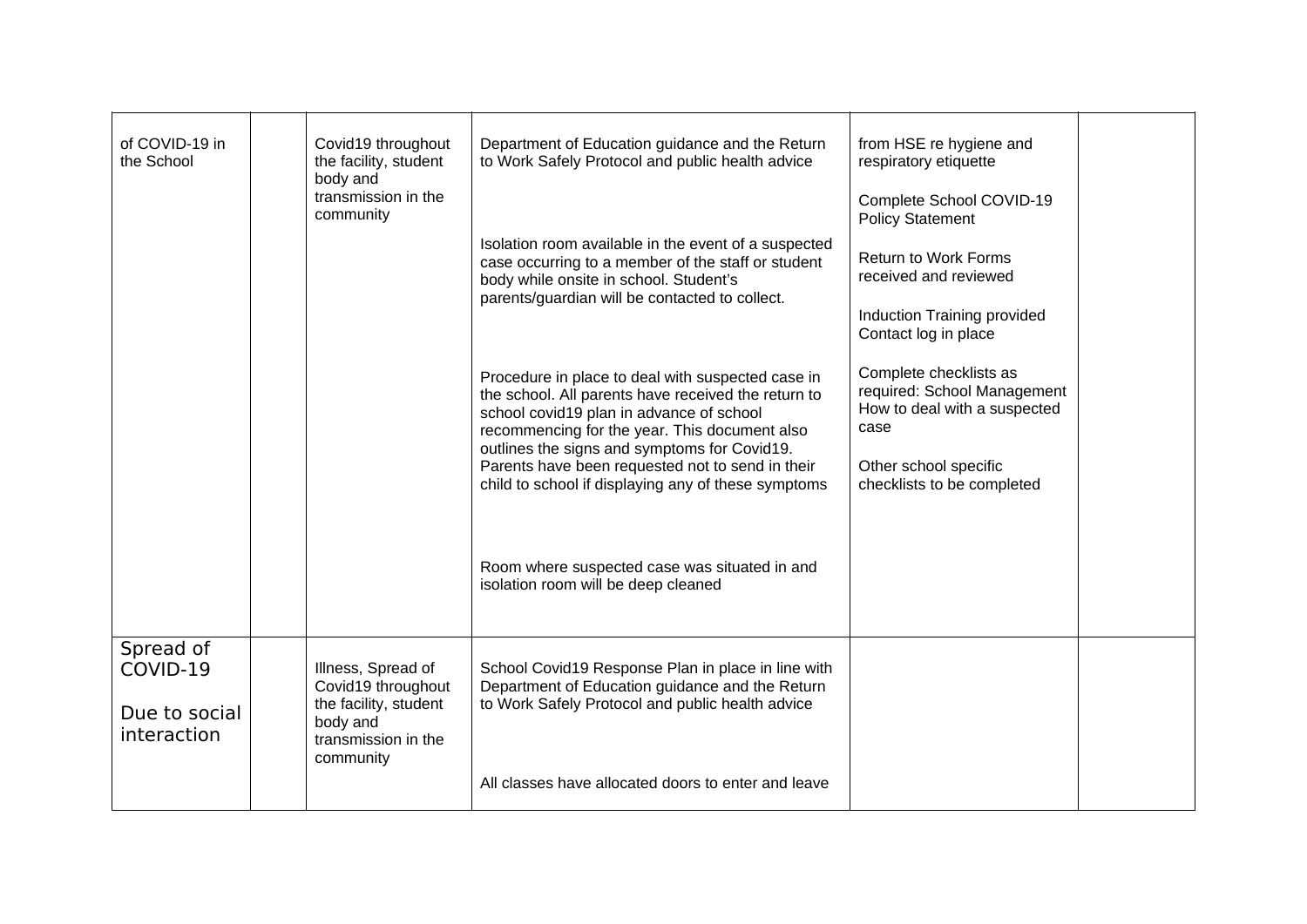|                                         |                                                                               | the building.<br>Breaks are staggered for junior and senior rooms                                                                                         |                                                                                               |  |
|-----------------------------------------|-------------------------------------------------------------------------------|-----------------------------------------------------------------------------------------------------------------------------------------------------------|-----------------------------------------------------------------------------------------------|--|
|                                         |                                                                               | Separate bathrooms and cloakrooms for junior<br>and senior rooms.<br>Parents requested to stay outside school gates                                       |                                                                                               |  |
|                                         |                                                                               | when collecting and dropping off children                                                                                                                 |                                                                                               |  |
| COVID-19<br>Lack of Hygiene<br>supplies | Illness, Spread of<br>Covid19 throughout<br>the facility, student<br>body and | School Covid19 Response Plan in place in line with<br>Department of Education guidance and the Return<br>to Work Safely Protocol and public health advice | Follow public health guidance<br>from HSE re hygiene and<br>respiratory etiquette             |  |
|                                         | transmission in the<br>community                                              | hand sanitizers available throughout the school in<br>each hallway and classroom                                                                          | Complete School COVID-19<br><b>Policy Statement</b>                                           |  |
|                                         |                                                                               | Each classroom have had extra soap dispensers                                                                                                             | <b>Return to Work Forms</b><br>received and reviewed                                          |  |
|                                         |                                                                               | and children are to be shown how to wash their<br>hands properly.                                                                                         | Induction Training provided<br>Contact log in place                                           |  |
|                                         |                                                                               | Plentiful hand towels and disinfectant spray<br>available.                                                                                                | Complete checklists as<br>required: School Management<br>How to deal with a suspected<br>case |  |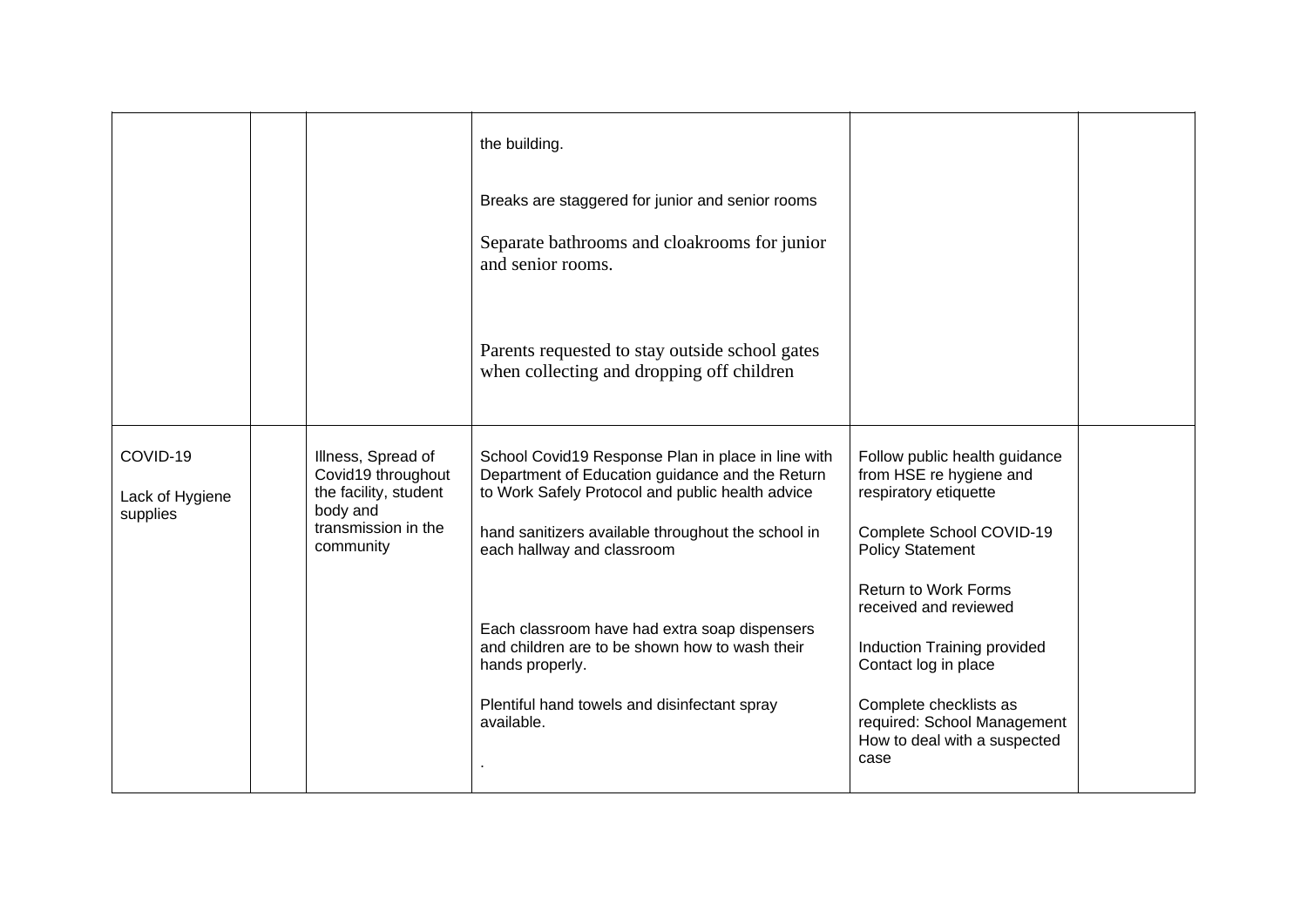|                                                    |                                                                                                                   |                                                                                                                                                                                                             | Other school specific<br>checklists to be completed |  |
|----------------------------------------------------|-------------------------------------------------------------------------------------------------------------------|-------------------------------------------------------------------------------------------------------------------------------------------------------------------------------------------------------------|-----------------------------------------------------|--|
| Spread of<br>COVID-19<br>Due to lack of<br>Hygiene | Illness, Spread of<br>Covid19 throughout<br>the facility, student<br>body and<br>transmission in the<br>community | School Covid19 Response Plan in place in line with<br>Department of Education guidance and the Return<br>to Work Safely Protocol and public health advice                                                   |                                                     |  |
|                                                    |                                                                                                                   | Cleaner cleans down the school every evening. The<br>hours for cleaning has doubled since pre Covid.<br>Cleaning guidelines and protocols have been put in<br>place and given to the cleaner.               |                                                     |  |
|                                                    |                                                                                                                   | At the end of each day 5 minutes will be put aside<br>for classroom cleaning regime.<br>Teachers will clean down common touch areas<br>such as door handles, windows, own seat & desks,<br>sanitizer units. |                                                     |  |
|                                                    |                                                                                                                   |                                                                                                                                                                                                             |                                                     |  |
| Spread of<br>COVID-19<br>During Break<br>times     | Illness, Spread of<br>Covid19 throughout<br>the facility, student<br>body and<br>transmission in the<br>community | School Covid19 Response Plan in place in line with<br>Department of Education guidance and the Return<br>to Work Safely Protocol and public health advice                                                   |                                                     |  |
|                                                    |                                                                                                                   | Staggered break times in place for classes to reduce                                                                                                                                                        |                                                     |  |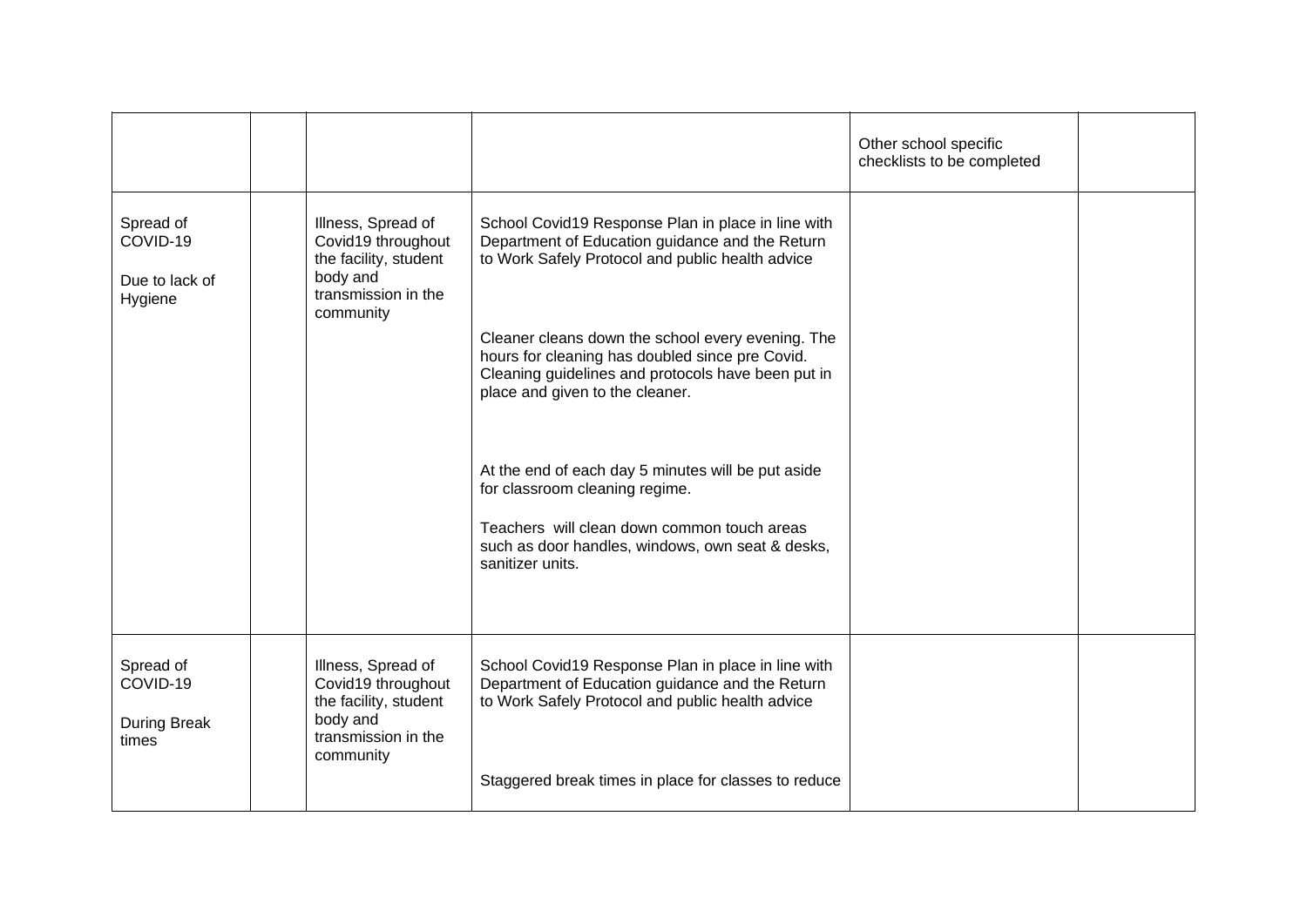|                                                                   |                                                                                                                   | the risk of contact with other classes.                                                                                                                                                                                                                                                                                                                                                                                     |  |
|-------------------------------------------------------------------|-------------------------------------------------------------------------------------------------------------------|-----------------------------------------------------------------------------------------------------------------------------------------------------------------------------------------------------------------------------------------------------------------------------------------------------------------------------------------------------------------------------------------------------------------------------|--|
| Spread of<br>COVID-19<br>Via<br>Parents/Visitor s/<br>Contractors | Illness, Spread of<br>Covid19 throughout<br>the facility, student<br>body and<br>transmission in the<br>community | School Covid19 Response Plan in place in line with<br>Department of Education guidance and the Return<br>to Work Safely Protocol and public health advice<br>Parents Interaction with School staff to be<br>accommodated via telephone or email.<br>Signage in place prohibiting public access to the<br>school. Visitors must sign the visitor book, wear a<br>mask and use the sanitizer before entering the<br>building. |  |
| COVID-19<br>Lack of Covid19<br>Safety Signage                     | Illness, Spread of<br>Covid19 throughout<br>the facility, student<br>body and<br>transmission in the<br>communit  | Signage erected for Isolation rooms.<br>Signage erected how to wash your hands at all<br>wash points in the building.<br>Signage erected to remind Teachers/SNAs/Visitors<br>to sign in and out of building                                                                                                                                                                                                                 |  |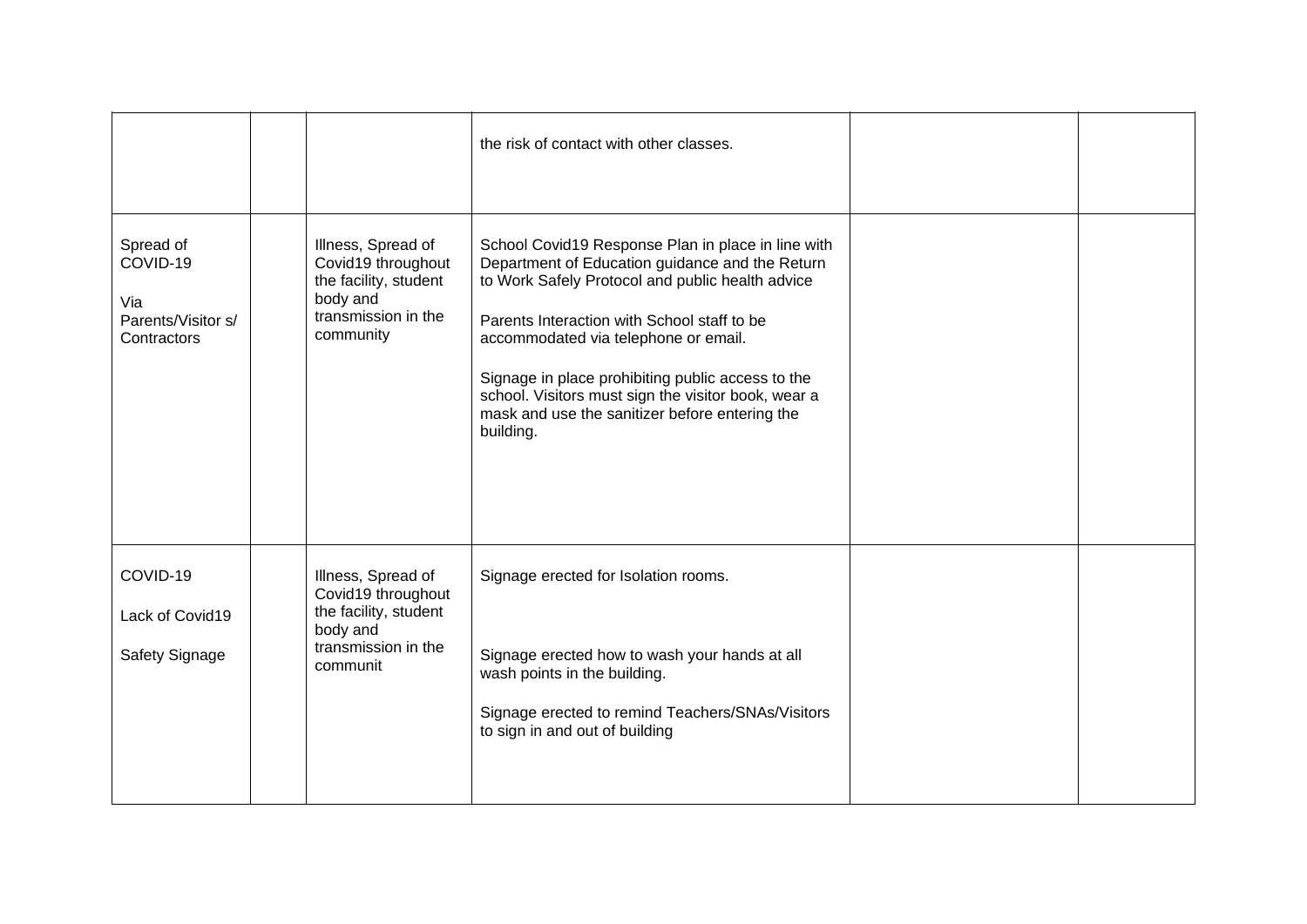| COVID-19 Lack<br>of PPE                                             | Illness, Spread of<br>Covid19 throughout<br>the facility, student<br>body and<br>transmission in the<br>community | Signage erected for PPE boces<br>Ample PPE available to all staff members<br>It is now a requirement for face coverings to be worn<br>by staff members where it is not possible to maintain<br>a physical distance of 2 metres from other staff,<br>parents, essential visitors or pupils.<br>Face masks are optional for children. This decision<br>should be made by the parent/guardian of the |  |
|---------------------------------------------------------------------|-------------------------------------------------------------------------------------------------------------------|---------------------------------------------------------------------------------------------------------------------------------------------------------------------------------------------------------------------------------------------------------------------------------------------------------------------------------------------------------------------------------------------------|--|
| COVID-19<br>Mental Wellbeing<br>of Staff and<br><b>Student Body</b> | Illness, Spread of<br>Covid19 throughout<br>the facility, student<br>body and<br>transmission in the<br>community | child.<br>range of services available to students who may<br>suffer from anxiety or other mental health issues<br>associated with Covid19 or the new measures<br>implemented by the school<br>Mental Health: Staff to be mindful that there are<br>several useful tips that can be adopted to assist in<br>this regard, particularly during these challenging<br>times:                           |  |
|                                                                     |                                                                                                                   | Stay informed but set limits for news and<br>social media<br>Keep up your healthy routines including<br>diet, exercise and sleep                                                                                                                                                                                                                                                                  |  |